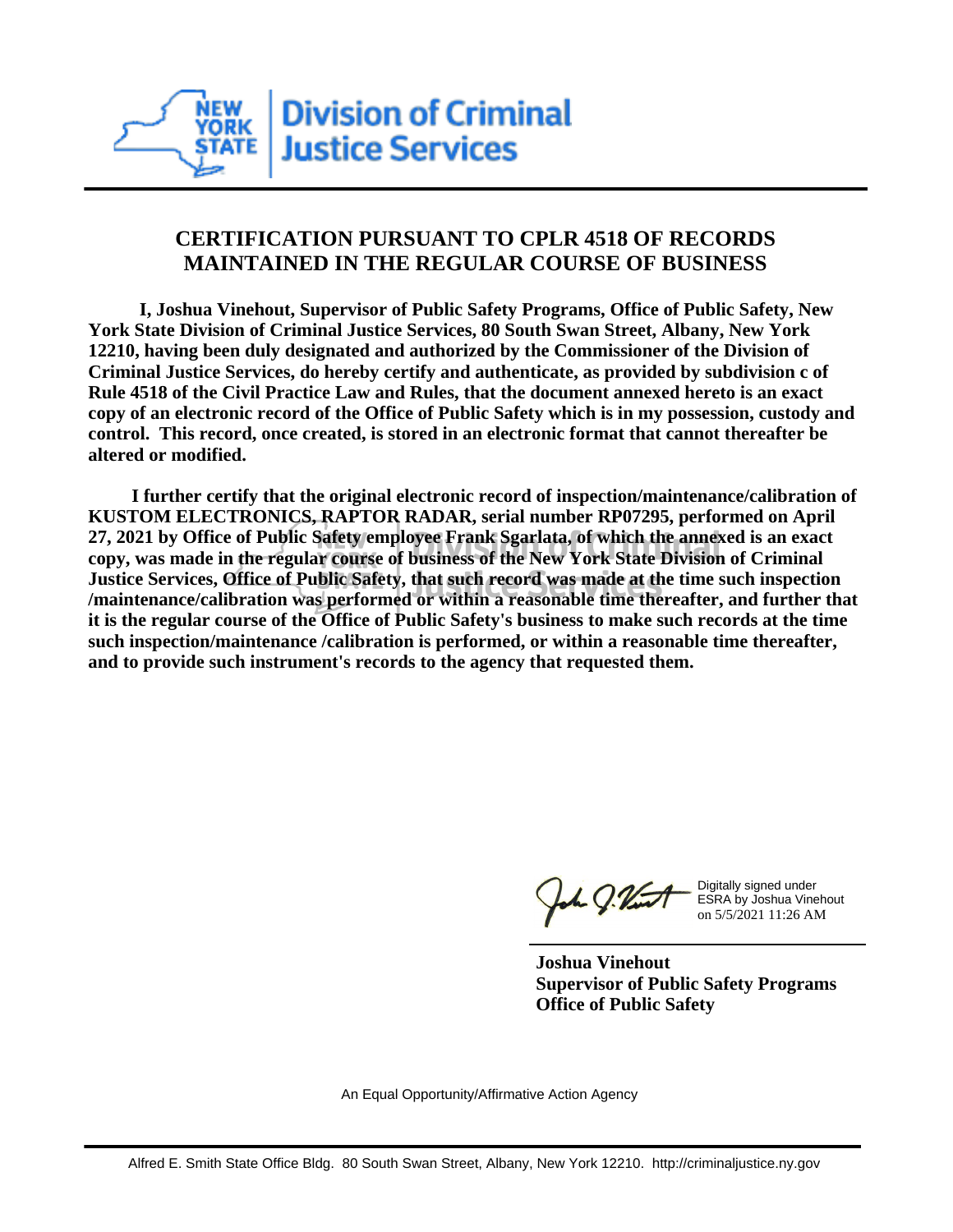## **RADAR RECORD OF INSPECTION / MAINTENANCE / CALIBRATION**

## **Name of Submitting Agency: Wayne County Sheriff`s Office Manufacturer: KUSTOM ELECTRONICS Model: RAPTOR Date: April 27, 2021 Serial Number: RP07295**

 **I hereby certify that KUSTOM ELECTRONICS RADAR, model RAPTOR, serial number RP07295/ / RK11144 / / RK11145, has been calibrated using standards whose accuracies are established by the National Bureau of Standards, or have been derived by the ratio type of self calibration techniques. Calibration has been effected by controlled tests performed on the date indicated above.**

| <b>Test No</b> | <b>Internal Standard</b>                   | <b>Test Result</b> |
|----------------|--------------------------------------------|--------------------|
|                | <b>PAS MPH</b>                             | <b>PAS MPH</b>     |
| <b>Test No</b> | <b>Certification Standard (Stationary)</b> | <b>Test Result</b> |
|                | 65 MPH                                     | 65 MPH             |
|                | 35 MPH<br>YORK                             | <b>35 MPH</b>      |
| <b>Test No</b> | <b>Certification Standard (Moving)</b>     | <b>Test Result</b> |
|                | 65 MPH                                     | <b>30 MPH</b>      |
|                | 35 MPH                                     |                    |

**Turning Fork Certification / Date of Certification: April 27, 2021**

| <b>Serial Number</b> | <b>Frequency</b> | <b>Test Result</b> |
|----------------------|------------------|--------------------|
| 64146                |                  | 65 MPH             |

**The above stated tuning fork has been tested and found to oscillate at 4730 Hertz. It will cause a calibration signal of 65 MPH when used with a Doppler traffic radar operating at 24,150 Mhz.**

| <b>Serial Number</b> | Frequency | <b>Test Result</b> |
|----------------------|-----------|--------------------|
| 22145                | 2540 HZ   | 35 MPH             |

**The above stated tuning fork has been tested and found to oscillate at 2540 Hertz. It will cause a calibration signal of 35 MPH when used with a Doppler traffic radar operating at 24,150 Mhz.**

 **I further certify that the entries made in these records were made at the time that the inspection /maintenance/calibration of the above identified RADAR was performed, or within a reasonable time thereafter.**

 *page 1 of 2* 

Digitally signed under ESRA by Frank Sgarlata on 4/27/2021 12:48 PM

**\_\_\_\_\_\_\_\_\_\_\_\_\_\_\_\_\_\_\_\_\_\_\_\_\_\_\_\_\_\_\_\_\_\_\_\_\_**

**Frank Sgarlata Highway Safety Equipment Technician Office of Public Safety**